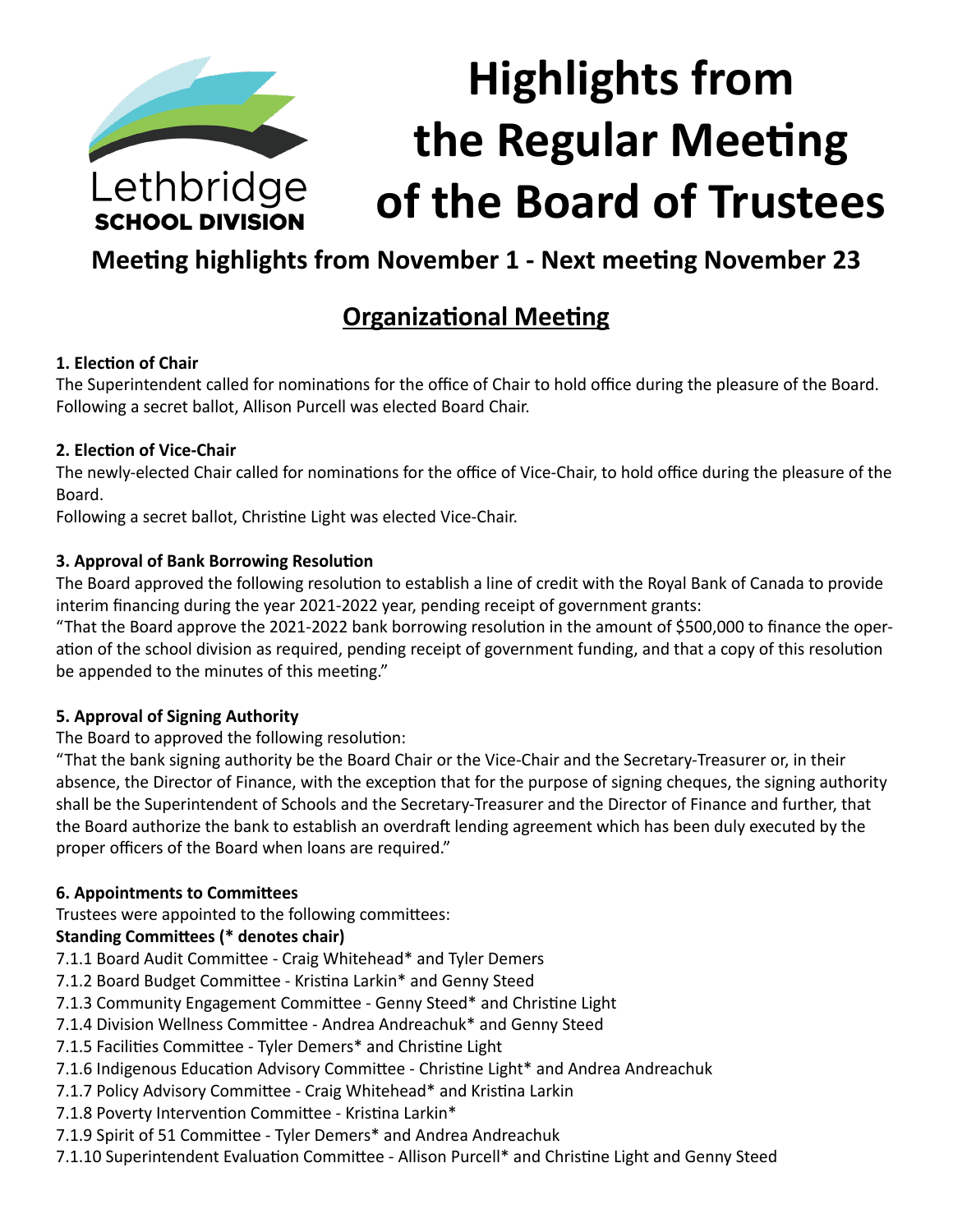# **Organizational Meeting**

#### **6. Appointments to Committees**

Trustees were appointed to the following committees:

#### **Special (ad hoc) Committees (\* denotes chair)**

7.2.1 ATA Negotiating Committee - Craig Whitehead\* and Allison Purcell

7.2.2 CUPE (Local 290) Negotiating Committee 0 Kristina Larkin\* and Andrea Andreachuk

7.2.3 CUPE (Local 2843) Negotiating Committee - Christine Light\* and Tyler Demers

7.2.4 Non-Union Staff Committee - Christine Light\* and Kristina Larkin

7.2.5 Expulsion Committee - selected as required

#### **Joint Committees (\* denotes chair)**

7.3.1 ATA Working Conditions Committee - Genny Steed\* and Tyler Demers

7.3.2 City/School Boards Committee - Christine Light\* and Allison Purcell

#### **Appointment of Board Representatives**

- 7.4.1 ASBA Zone 6 Executive Allison Purcell
- 7.4.2 Division School Council Christine Light and Genny Steed
- 7.4.3 Division Student Leadership Kristina Larkin
- 7.4.4 Teachers' Employer Bargaining Association (TEBA) Tyler Demers
- 7.4.5 Team Lethbridge Christine Light and Craig Whitehead

#### **7. Meeting Agenda Order**

A motion to start the open meeting of the Board of Trustees at 2 p.m., followed by an immediate motion to move to standing in-camera from 2-3:30 p.m., was passed by a 4-2 vote.

#### **8. Committee of the Whole**

A motion to commit to no less than four Committee of the Whole meetings during the 2021-2022 school year, as needs arise and feasible scheduling allows, was carried unanimously.

## **Regular Meeting**

#### **1. Policy Review**

Division policies are reviewed on a continuous basis to ensure they reflect the position of the Board. The Policy Advisory Committee has representation from the Board, Division School Council, each of the employee groups, and Division and school administration.

At the Nov. 1 meeting, the following policies were discussed

Policy 303.4 School Principal -Amended

Policy 405.13 School Meetings - Amended

Policy 405.14 Employee Consulting Activities and Services to Other Agencies - Amended

Policy 405.15 Employee Research and Intellectual Property Rights - Amended

The policies can be found on Page 7 of the **[AGENDA](https://www.lethsd.ab.ca/download/370784)**.

#### **2. Public Forum**

ATA Local #41 president Derek Resler offered congratulations to new and returning Board members. Resler also thanked the previous Board for its opposition to the draft curriculum - not just the opposition but with thoughtful reasoning behind the decision. Public forum starts at the 1:45:10 of the meeting: [PUBLIC FORUM.](https://www.youtube.com/watch?v=lvlU9kuWgo0)

#### **3. School Board Annual Work Plan**

Every year the Board reviews the Annual Work plan, which outlines major events and tasks and adjusts accordingly. The Board received the report as information and provided feedback for revisions.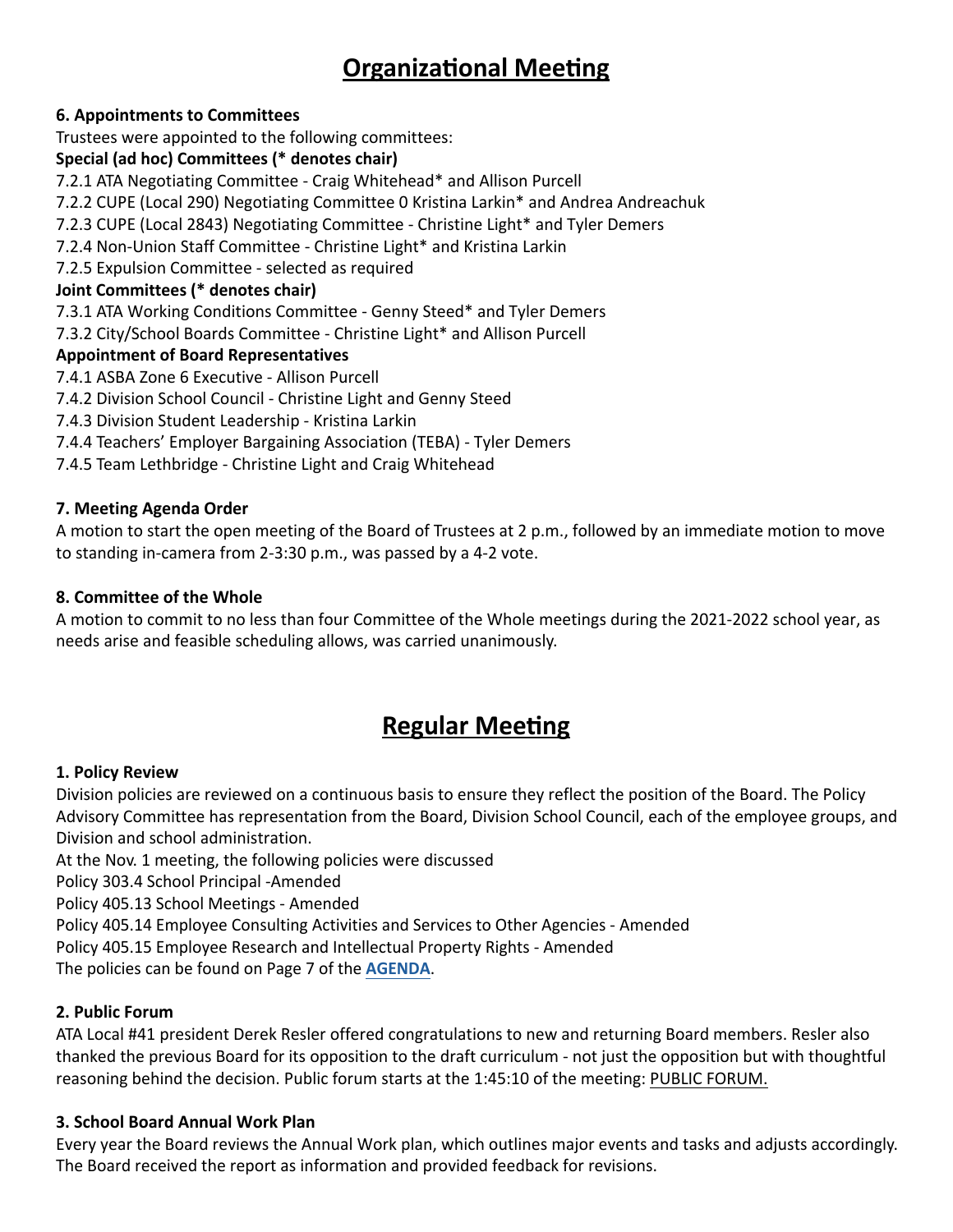#### **4. Health and Mental Health Supports in Lethbridge**

School administrators shared recently that they are seeing pressures on supports in our area. Students and families are finding it increasingly difficult, if not impossible, to secure appointments and referrals to appropriate services and specialists. Their concern with the lack of access to health supports and mental health supports in the city of Lethbridge, and the impact this is having on the health and mental wellness of our students.

The Board passed a motion to write a letter to the City of Lethbridge, Chamber of Commerce, MLA Shannon Phillips, MLA Nathan Neudorf, Health Minister, Education Minister, Economic Development, MP Rachel Harder, Alberta Health Services, and Primary Care Network outlining concerns around students and staff health supports and mental health supports in Lethbridge.

#### **5. Division School Council Meeting Dates**

The following are the dates Division School Council meetings will be held in the Board Room at the Education Centre starting at 6:30 p.m.:

November 8, 2021 December 6, 2021 January 10, 2022 February 1, 2022 – Town Hall Meeting March 7, 2022 April 4, 2022 May 2, 2022 June 6, 2022 The Board received the report as information.

#### **6. Alberta Teachers' Association (ATA) Local Council Meeting Dates**

An excellent relationship exists between the Board of Trustees and its employee groups. Two examples of this collaborative relationship are the attendance by a member of the ATA Local Executive at all Board meetings and the open invitation that the ATA Local Executive to the Board to have a trustee attend Local Council meetings. The meetings will take place virtually with the dates for the balance of the year shown below: November 3, 2021 December 1, 2021 – Christmas Dinner (details TBD) January 5, 2022 February 2, 2022 March 2, 2022 April 6, 2022 May 4, 2022 June 1, 2022

The Board received the report as information.

#### **7. Associate Superintendent Reports**

Christine Lee, Associate Superintendent, Business and Operations; Mike Nightingale, Associate Superintendent, Human Resources and Morag Asquith, Associate Superintendent, Instructional Services, delivered their respective reports for the Board. To read the reports in full, see Page 23 of the **[AGENDA](https://www.lethsd.ab.ca/download/370784)**.

#### **8. Response to Public Forum Presentation to the Board September 28, 2021**

Lethbridge School Division Board Chair Christine Light provided a written response to the Sept. 28 Public Forum submission from David Euston. The Board's response can be found on Page 40 of the **[AGENDA](https://www.lethsd.ab.ca/download/370784)**.

#### **9. Board Priorities Report**

The Division Office Leadership Team is committed to keeping the Board informed regarding progress in Board priority areas.

#### **CONTINUED ON THE NEXT PAGE**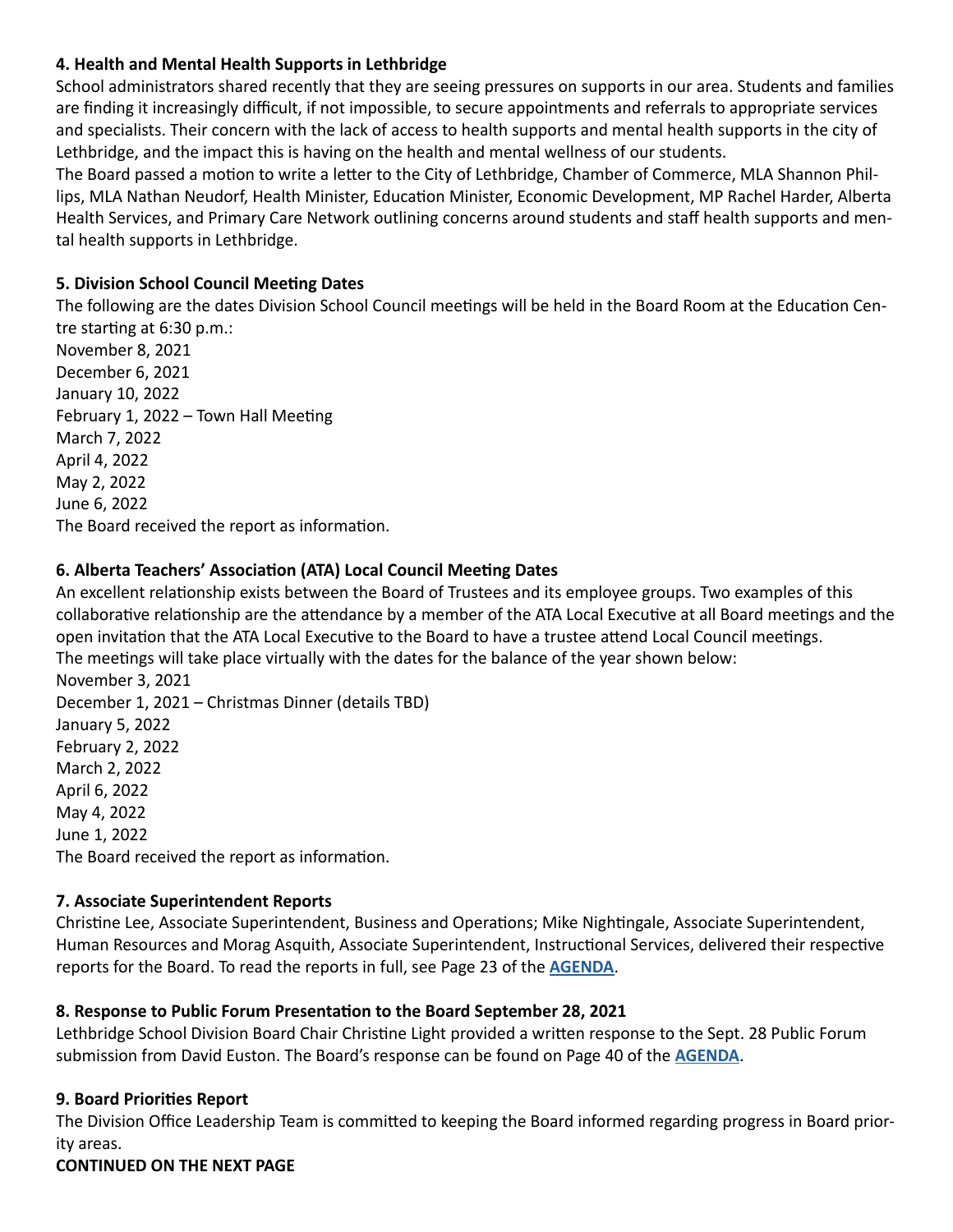#### **CONTINUED FROM THE PREVIOUS PAGE**

#### **9. Board Priorities Report**

The priority areas as identified by the Board at their spring retreat are attached. The Education Centre Leadership Team is currently working on the development of strategies to address the priorities. An update on progress will be provided in the form of a report each month starting in the October Board meeting.

The Board received the report as information. To read the report, please see Page 41 of the [AGENDA](https://www.lethsd.ab.ca/download/370784).

#### **10. Donations and Support**

Lethbridge School Division is fortunate to be in a community that strongly supports programs and services for students. The Division is appreciative of the difference the support makes to the lives of children. These partnerships and support further the efforts of helping children come to school ready to learn, providing opportunities for engagement, and facilitating student growth and well-being. Listed below and attached are the donations and support received by the Division.

• Panago Pizza's Wade Pierson delivered a cheque for \$700 to Fleetwood-Bawden School topping up a pizza fundraiser with 15% of proceeds from pizza sales on a specific date to the school.

• Panago Pizza's Wade Pierson donated \$250 to Galbraith School.

The Board received the report as information.

#### **11. Acknowledgements of Excellence/School Showcase**

The Board has a long-standing practice of acknowledging the efforts of students and staff whose commitment to excellence has resulted in outstanding achievement. Details of accomplishments of note are provided as information. Congratulations to the following Division staff and students:

#### **Nicholas Sheran Elementary School (NSES) Showcase:**

We have had a wonderful start to our school year at Nicholas Sheran. We are focusing on integrating outdoor learning into our school days to help us appreciate our surroundings and connect with the land our school is located on. We began by having our professional learning time in August and October outside as much as possible. With our students we start our day with different ways of acknowledging territory on Teams announcements and on Fridays we join in with other schools as our Elementary Indigenous Education Lead teacher Melanie Morrow shares foundational knowledge with us.

We have had several school-wide events such as the Terry Fox Run-day where we raised \$813.40 for the Terry Fox Foundation. We also participated in "Cram the Car" during which we collected 1025 lbs. of food/toiletry items! We celebrated Take Me Outside day where we joined 400 000 students across Canada in spending an hour of our day learning outside.

Our school expectations are based on our 4 core values - collaboration, compassion, responsibility, and resilience and we are celebrating our first assembly based on collaboration. We are working with the Mental Health Capacity Building Team to provide our students with information about being home alone safely. We love having them in the building with us!

We have a new school council and they have already begun to surprise us with staff appreciation treats. We are looking forward to a great year here at NSES!

#### **Winston Churchill High School (WCHS Showcase):**

Lana Van Genderen is the Chair of the City of Lethbridge Youth Advisory Council

Amanda Dang – Lethbridge School Division rep for the City of Lethbridge Youth Advisory Council

Our entire Leadership Class has impacted our community in profoundly positive way in only 8 weeks! Different student groups within our Leadership class have: volunteered at the Animal Shelter, initiated a Caretaker Appreciation celebration, transformed our front entry with the addition of plants (they wrote the proposal, secured funds, determined the type of plants, potted the plants, and are responsible for the on-going care), Jam for the Food Bank (students picked berries and then used them to make jam to donate to the foodbank).

#### **CONTINUED ON THE NEXT PAGE**